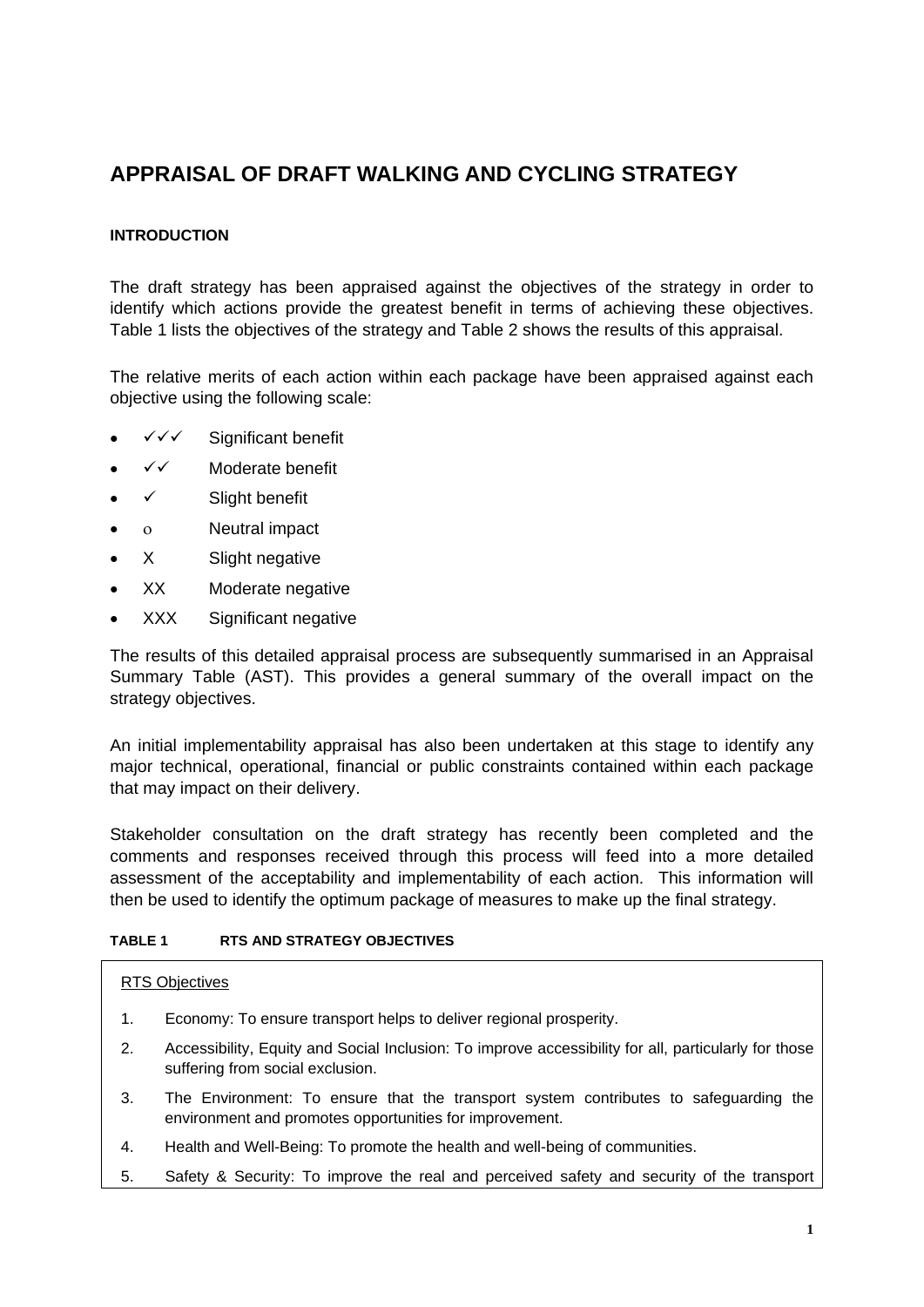network.

6. Integration: To improve integration, both within transport and between transport and other policy areas**.**

Walking and Cycling Strategy Objectives

The RTS overarching objectives which they relate to are included in brackets.

- O1) Permanently increase the number of walkers and cyclists and increase the frequency of trips made on foot and by cycle (4,5,6)
- O2) Improve information and facilities for walkers and cyclists (1,2)
- O3) Improve safety and security for walkers and cyclists (3,4,5)
- O4) Promote walking and cycling as a leisure activity and as a credible form of transport (6)
- O5) Integration with other policies (6)
- O6) Better integration with the existing transport system (2)
- O7) Improve existing expertise in the creation of walking and cycling facilities and promotion (6)
- O8) Establish a regional monitoring plan for walkers and cyclists (6)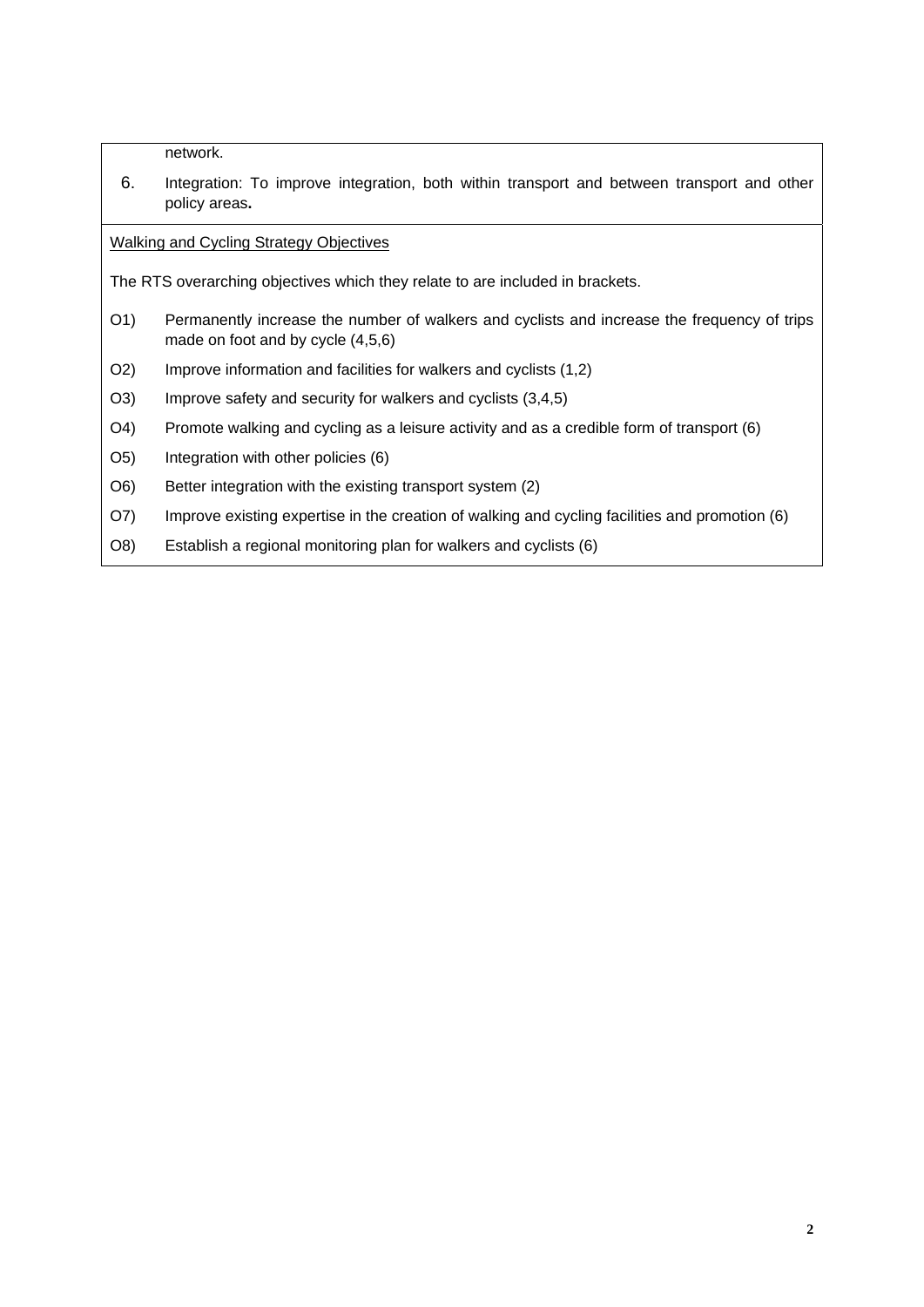#### **APPRAISAL**

Scale of assessment: √ - Slight benefit, √√ - Moderate benefit, √√√ - Significant benefit, o - neutral, X – slight negative, XX – moderate negative, XXX – significant negative impact.

#### **TABLE 2 APPRAISAL AGAINST STRATEGY OBJECTIVES**

|                                       |                | <b>Action</b>                                                                                                                                                                                                                                                                                                                                     | <b>Objectives</b>      |                        |              |                        |                                  |                                  |                        |              | <b>Total</b> |
|---------------------------------------|----------------|---------------------------------------------------------------------------------------------------------------------------------------------------------------------------------------------------------------------------------------------------------------------------------------------------------------------------------------------------|------------------------|------------------------|--------------|------------------------|----------------------------------|----------------------------------|------------------------|--------------|--------------|
| <b>Strategic category</b>             | Code           | <b>Name</b>                                                                                                                                                                                                                                                                                                                                       |                        | $\overline{2}$         | $\mathbf{3}$ | 4                      | 5                                | 6                                | $\overline{7}$         | 8            |              |
| <b>Strategic Integration</b>          | A <sub>1</sub> | Produce regional guidance on national,<br>regional and local policies for transport,<br>land-use planning, education and health<br>Support and encourage schools in the<br>region to incorporate active travel<br>initiatives, such as becoming a Cycle<br>Friendly School and adopting an Active                                                 | $\checkmark\checkmark$ | $\checkmark$           | $\checkmark$ | $\checkmark\checkmark$ | $\checkmark\checkmark\checkmark$ | $\checkmark\checkmark\checkmark$ | $\checkmark\checkmark$ | ✓            | 19           |
|                                       |                | Schools Policy and mainstreaming<br>School Travel Plans in policies                                                                                                                                                                                                                                                                               |                        |                        |              |                        |                                  |                                  |                        |              |              |
| <b>High Quality</b><br>Infrastructure | <b>B1</b>      | Develop walking and cycling links to and<br>within town and city centres and to<br>employment, services, leisure and<br>tourism activities in conjunction with<br><b>Travel Plans</b><br>Continue supporting development of the<br>National Cycle Network, develop a<br>complementary regional network<br>connecting key settlements, and provide | $\checkmark\checkmark$ | $\checkmark\checkmark$ | $\checkmark$ | $\checkmark\checkmark$ | $\mathbf{o}$                     | $\checkmark\checkmark$           | ✓✓                     | $\mathbf{o}$ | 16           |
|                                       |                | local links to the NCN in cooperation<br>with Sustrans                                                                                                                                                                                                                                                                                            |                        |                        | 3            |                        |                                  |                                  |                        |              |              |
|                                       |                | Make the existing highway more cycle<br>and pedestrian friendly including<br>carrying out non-motorised user audits                                                                                                                                                                                                                               |                        |                        |              |                        |                                  |                                  |                        |              |              |

<span id="page-2-0"></span>of all new transport schemes to ensure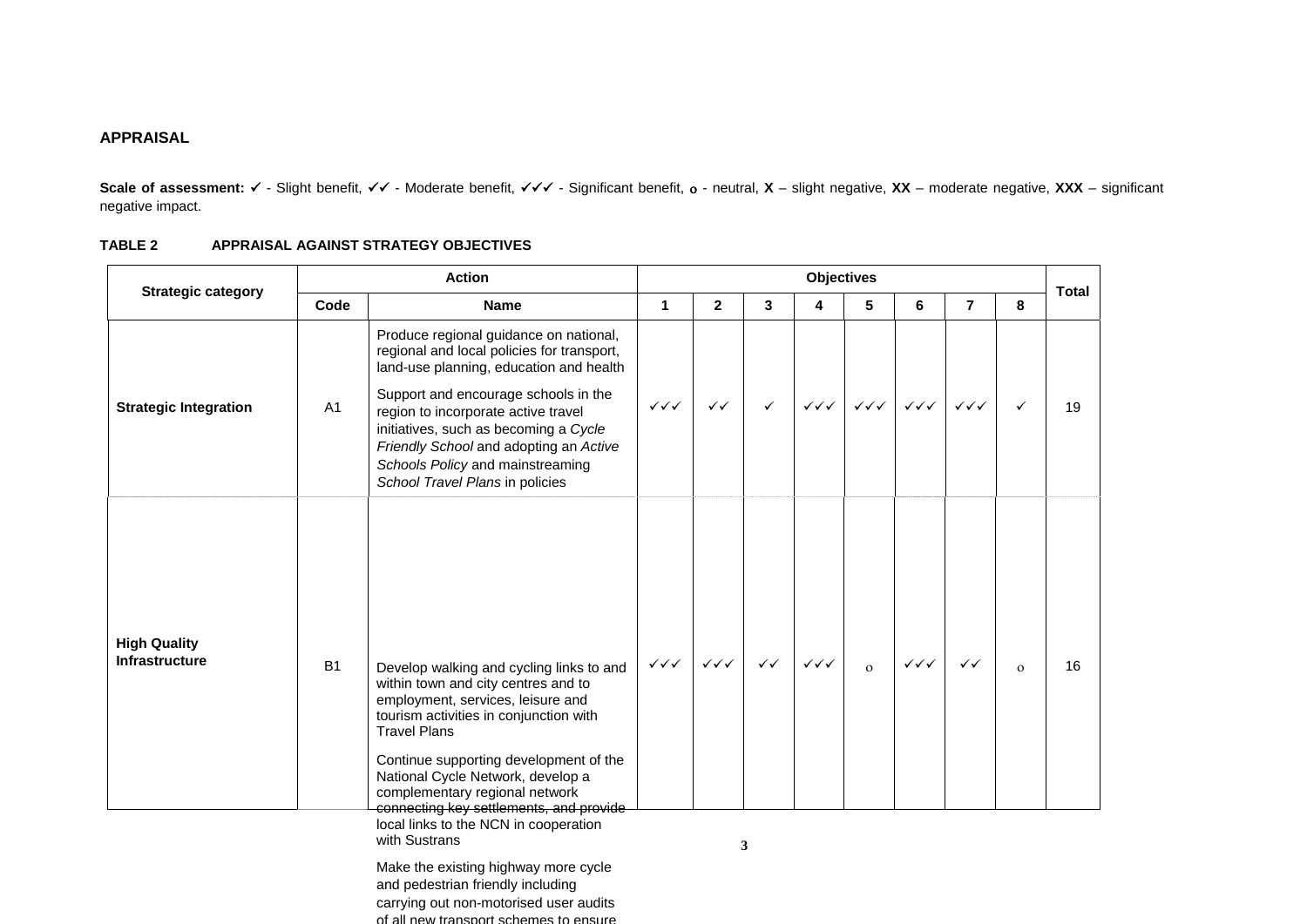| <b>Strategic category</b>                           | <b>Action</b>  |                                                                                                                                                                      |                                  | <b>Objectives</b>                |                                  |                        |                                  |                                  |                                  |                        |              |
|-----------------------------------------------------|----------------|----------------------------------------------------------------------------------------------------------------------------------------------------------------------|----------------------------------|----------------------------------|----------------------------------|------------------------|----------------------------------|----------------------------------|----------------------------------|------------------------|--------------|
|                                                     | Code           | <b>Name</b>                                                                                                                                                          | $\mathbf 1$                      | $\mathbf{2}$                     | 3                                | 4                      | 5                                | 6                                | $\overline{7}$                   | 8                      | <b>Total</b> |
|                                                     |                | cycling                                                                                                                                                              |                                  |                                  |                                  |                        |                                  |                                  |                                  |                        |              |
|                                                     | <b>B2</b>      | Develop walking and cycling links to<br>education facilities, including expansion<br>of the Safe Routes to Schools<br>programme incorporating School Travel<br>Plans | $\checkmark\checkmark$           | $\checkmark$                     | $\checkmark\checkmark$           | $\checkmark$           | $\checkmark$                     | $\checkmark$                     | $\mathbf{O}$                     | $\checkmark$           | 13           |
|                                                     | B <sub>3</sub> | Provide secure cycle parking at key trip<br>destinations                                                                                                             | $\checkmark\checkmark$           | $\checkmark\checkmark$           | $\checkmark\checkmark$           | ✓                      | $\Omega$                         | $\checkmark$                     | $\Omega$                         | $\mathbf{o}$           | 11           |
| Making Better Use of the<br><b>Transport System</b> | C1             | Improve walking and cycling facilities at<br>$\checkmark\checkmark$<br>public transport interchanges and on<br>trains/buses                                          |                                  | $\checkmark\checkmark$           | $\checkmark\checkmark$           | $\checkmark$           | $\checkmark\checkmark$           | $\checkmark\checkmark$           | $\checkmark$                     | $\mathbf{o}$           | 17           |
|                                                     | C <sub>2</sub> | Assign greater priority to pedestrians<br>and cyclists in the design and<br>management of the road network                                                           |                                  | $\checkmark\checkmark\checkmark$ | $\checkmark\checkmark$           | $\checkmark\checkmark$ | $\checkmark\checkmark$           | $\checkmark$                     | $\checkmark\checkmark$           | $\Omega$               | 20           |
| <b>Developing Technical</b><br><b>Excellence</b>    | D <sub>1</sub> | Produce guidance on implementing<br>good practice in the provision of walking<br>and cycling facilities                                                              |                                  | $\checkmark\checkmark$           | $\checkmark\checkmark$           | $\checkmark\checkmark$ | $\checkmark\checkmark$           | $\checkmark\checkmark$           | $\checkmark\checkmark\checkmark$ | $\Omega$               | 20           |
|                                                     | D <sub>2</sub> | Develop a rolling programme of training<br>to encourage implementation of good<br>practice and increase inter-disciplinary<br>skills and awareness                   | $\checkmark\checkmark\checkmark$ | $\checkmark$                     | $\checkmark\checkmark\checkmark$ | $\checkmark$           | $\checkmark\checkmark\checkmark$ | $\checkmark\checkmark\checkmark$ | $\checkmark\checkmark$           | $\checkmark$           | 20           |
| <b>Influencing Travel</b><br><b>Behaviour</b>       | E1             | Encourage walking and cycling through<br>a programme of workplace travel<br>planning projects                                                                        | $\checkmark\checkmark$           | $\checkmark\checkmark$           | $\Omega$                         | $\checkmark\checkmark$ | $\checkmark\checkmark$           | $\checkmark\checkmark$           | $\Omega$                         | $\mathbf{o}$           | 15           |
|                                                     | E2             | Encourage walking and cycling by<br>developing at least one area-based,<br>individualised marketing pilot project                                                    | $\checkmark\checkmark$           | $\checkmark\checkmark$           | $\checkmark$                     | $\checkmark\checkmark$ | ✓                                | $\checkmark$                     | $\checkmark$                     | $\checkmark\checkmark$ | 16           |
|                                                     | E <sub>3</sub> | Promote walking and cycling through<br>publicity, information provision and joint<br>marketing with transport operators                                              | $\checkmark\checkmark$           | $\checkmark\checkmark$           | $\mathbf{o}$                     | $\checkmark\checkmark$ | $\checkmark$                     | $\checkmark$                     | $\checkmark$                     | $\checkmark$           | 13           |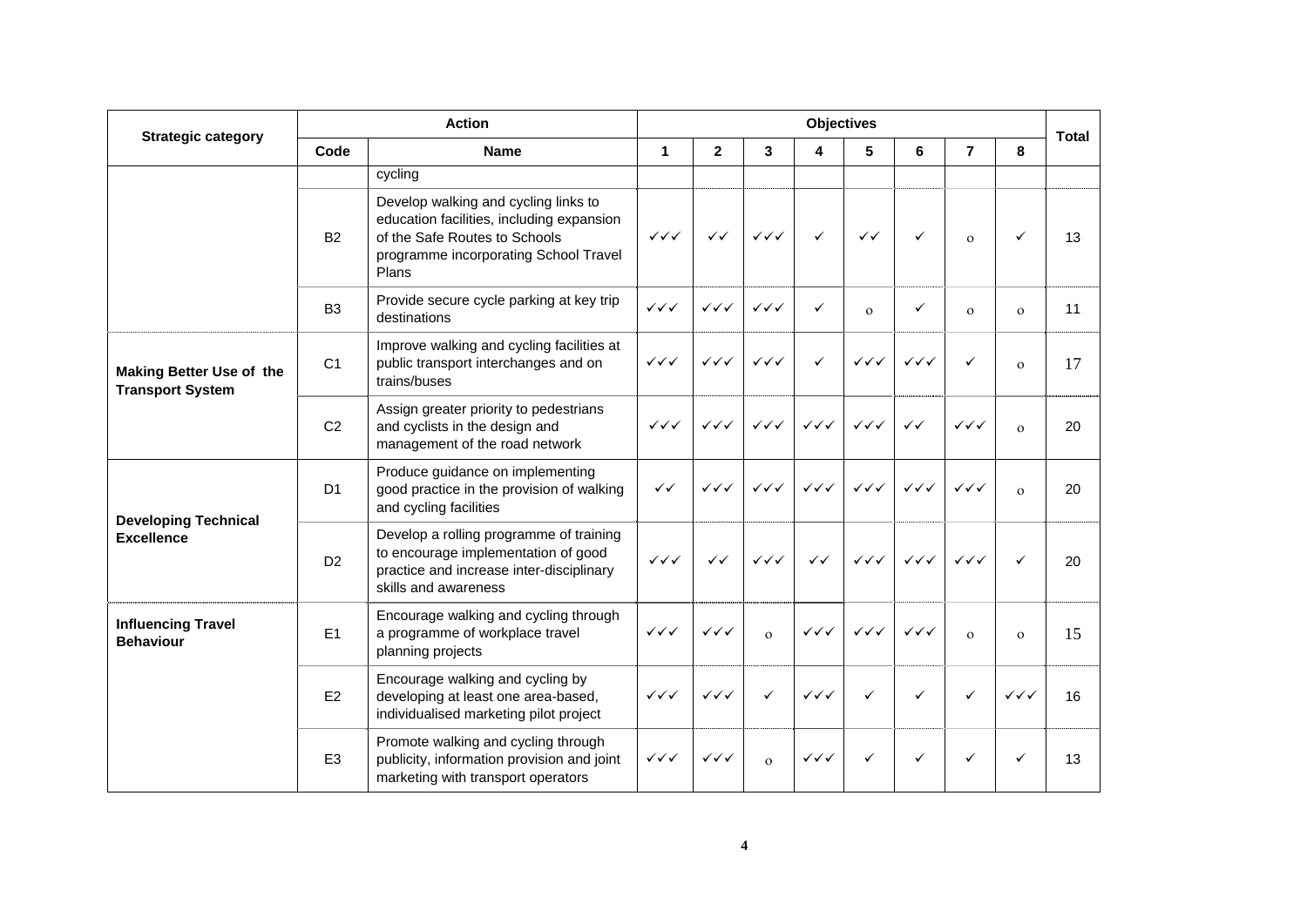| <b>Strategic category</b> | <b>Action</b> |                                                                                                                                                   |                        | <b>Objectives</b> |  |  |  |  |  |   | Total |
|---------------------------|---------------|---------------------------------------------------------------------------------------------------------------------------------------------------|------------------------|-------------------|--|--|--|--|--|---|-------|
|                           | Code          | <b>Name</b>                                                                                                                                       |                        |                   |  |  |  |  |  | 8 |       |
|                           | E4            | Promote the development of a regional<br>programme of accredited cycle training<br>in schools to meet National Cycle<br><b>Training Standards</b> | $\checkmark\checkmark$ |                   |  |  |  |  |  |   |       |

## **Appraisal Summary**

The following tables provide a summary of the appraisal contained in the previous section.

#### **TABLE 3 APPRAISAL SUMMARY TABLE**

| <b>Proposal Details</b>                                               |                                                                                                                                                                                                                                                                  |                               |                                    |  |  |  |
|-----------------------------------------------------------------------|------------------------------------------------------------------------------------------------------------------------------------------------------------------------------------------------------------------------------------------------------------------|-------------------------------|------------------------------------|--|--|--|
| Name and address of authority or organisation promoting the proposal: |                                                                                                                                                                                                                                                                  | <b>TACTRAN</b>                |                                    |  |  |  |
| <b>Proposal Name:</b>                                                 | Walking and Cycling Strategy                                                                                                                                                                                                                                     | <b>Name of Planner:</b>       |                                    |  |  |  |
|                                                                       | This strategy sets out the principles and short, medium                                                                                                                                                                                                          |                               | Capital costs/grant:               |  |  |  |
| <b>Proposal Description:</b>                                          | and long term actions by which TACTRAN will meet the <b>Estimated Total Public Sector</b><br>walking and cycling needs of the region and contribute to <b>Funding Requirement:</b>                                                                               | Annual revenue support:       |                                    |  |  |  |
|                                                                       | wider objectives and targets.                                                                                                                                                                                                                                    |                               | Present Value of Cost to Govt:     |  |  |  |
| <b>Funding Sought From: (if applicable)</b>                           |                                                                                                                                                                                                                                                                  | <b>Amount of Application:</b> | Sum: Costs will be in the order of |  |  |  |
| <b>Background Information</b>                                         |                                                                                                                                                                                                                                                                  |                               |                                    |  |  |  |
|                                                                       |                                                                                                                                                                                                                                                                  |                               |                                    |  |  |  |
| <b>Geographic Context:</b>                                            | This strategy covers the TACTRAN Regional Transport Partnership area which encompasses the local authority areas of Angus, Dundee<br>City, Perth & Kinross and Stirling. The region includes parts of the Loch Lomond & Trossachs and Cairngorms National Parks. |                               |                                    |  |  |  |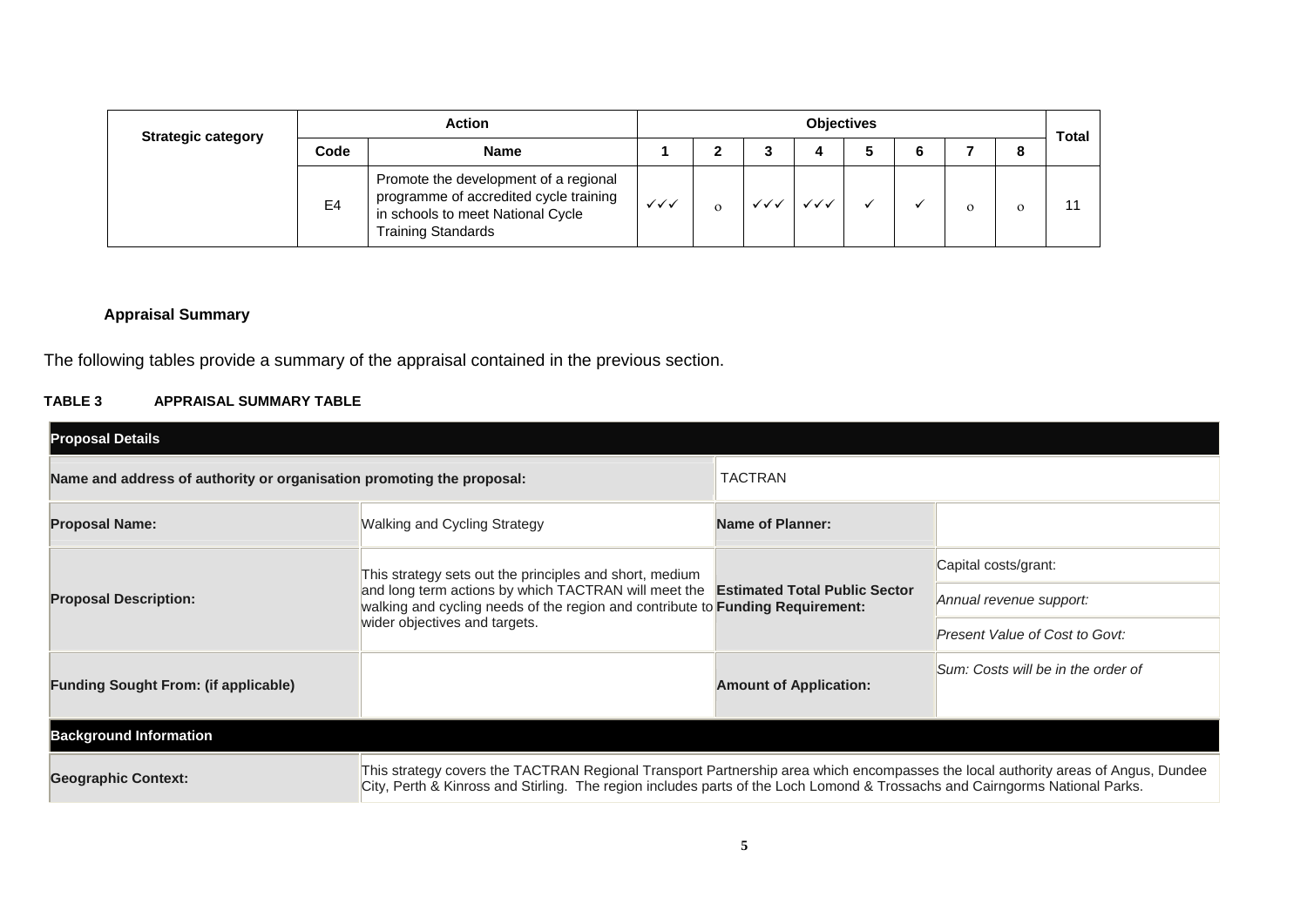| <b>Social Context:</b>                                                                                                      | of services. | The total population of the region is currently around 475,000 people. It is forecast to remain relatively stable during the lifetime of this<br>strategy. Almost two thirds of the region's population live in the largest cities and towns of Dundee (145,600), Perth (43,500), Stirling<br>$(41,000)$ , Arbroath (22,800), Forfar (13,200) and Montrose (10,800). Approximately 10% of the population lives in small towns of between<br>$3,000 - 10,000$ people and a quarter of the population lives in rural communities of populations less than 3,000 people. Approximately<br>31% of TACTRAN households do not have access to a car - this rises to over 48% for lone parent households and to 69% for single<br>pensioner households. Access to healthcare facilities for those without access to a car is a key issue, particularly following centralisation |  |  |  |  |  |  |  |
|-----------------------------------------------------------------------------------------------------------------------------|--------------|-------------------------------------------------------------------------------------------------------------------------------------------------------------------------------------------------------------------------------------------------------------------------------------------------------------------------------------------------------------------------------------------------------------------------------------------------------------------------------------------------------------------------------------------------------------------------------------------------------------------------------------------------------------------------------------------------------------------------------------------------------------------------------------------------------------------------------------------------------------------------|--|--|--|--|--|--|--|
| <b>Economic Context:</b>                                                                                                    |              | The RTS highlights that there are connectivity problems between existing and new locations of housing, employment and key services in<br>certain parts of the region. There is dispersed economic activity, and ongoing dispersion of population out of traditional centres which is<br>increasing the need to travel. Timing, speed, frequency and cost of public transport options to major centres are not perceived to be<br>optimal. Tourism is a key sector of the region's economy and there is a need for increased promotion of the region as a tourist destination.<br>General congestion within the city and town centres at peak times has an impact on bus reliability and links to external markets.                                                                                                                                                      |  |  |  |  |  |  |  |
| <b>Planning Objectives</b>                                                                                                  |              |                                                                                                                                                                                                                                                                                                                                                                                                                                                                                                                                                                                                                                                                                                                                                                                                                                                                         |  |  |  |  |  |  |  |
| Objective:                                                                                                                  |              | Performance against planning objective:                                                                                                                                                                                                                                                                                                                                                                                                                                                                                                                                                                                                                                                                                                                                                                                                                                 |  |  |  |  |  |  |  |
| Permanently increase the number of walkers and cyclists<br>and increase the frequency of trips made on foot and by<br>cycle |              | Overall the strategy provides a significant benefit towards this objective. The majority of actions are aimed at improving facilities<br>and information for pedestrians and cyclists, integrating with other policies and improving expertise. Directly or indirectly these<br>should result in safer and more conveniently accessed infrastructure, and generate awareness of facilities and the benefits of<br>walking and cycling thereby increasing numbers and the frequency of trips.                                                                                                                                                                                                                                                                                                                                                                            |  |  |  |  |  |  |  |
| Improve information and facilities for walkers and cyclists                                                                 |              | Overall the strategy provides a moderate to significant benefit towards this objective. Key actions include the provision of high<br>quality infrastructure and information and marketing.                                                                                                                                                                                                                                                                                                                                                                                                                                                                                                                                                                                                                                                                              |  |  |  |  |  |  |  |
| Improve safety and security for walkers and cyclists                                                                        |              | Overall the strategy provides a moderate to significant benefit towards this objective. A number of actions are concerned with<br>safety including for example Safer Routes to Schools and enhancing awareness of good design. Some actions however, have a<br>neutral impact.                                                                                                                                                                                                                                                                                                                                                                                                                                                                                                                                                                                          |  |  |  |  |  |  |  |
| Promote walking and cycling as a leisure activity and as a<br>credible form of transport                                    |              | Most actions contribute significantly towards achieving this objective.                                                                                                                                                                                                                                                                                                                                                                                                                                                                                                                                                                                                                                                                                                                                                                                                 |  |  |  |  |  |  |  |
| Integration with other policies                                                                                             |              | Overall the strategy provides a moderate benefit towards this objective.                                                                                                                                                                                                                                                                                                                                                                                                                                                                                                                                                                                                                                                                                                                                                                                                |  |  |  |  |  |  |  |
| Better integration with the existing transport system                                                                       |              | Overall the strategy provides a moderate benefit towards this objective. Some actions contribute significantly including the<br>production of guidance and improving walking and cycling facilities at public transport interchanges and on trains/buses.                                                                                                                                                                                                                                                                                                                                                                                                                                                                                                                                                                                                               |  |  |  |  |  |  |  |
| Improve existing expertise in the creation of walking and<br>cycling facilities and promotion                               |              | Overall the strategy provides a slight to moderate benefit towards this objective. Some actions generate significant benefits<br>particularly providing guidance on implementing good practice in the provision of walking and cycling facilities and developing a<br>rolling programme of training.                                                                                                                                                                                                                                                                                                                                                                                                                                                                                                                                                                    |  |  |  |  |  |  |  |